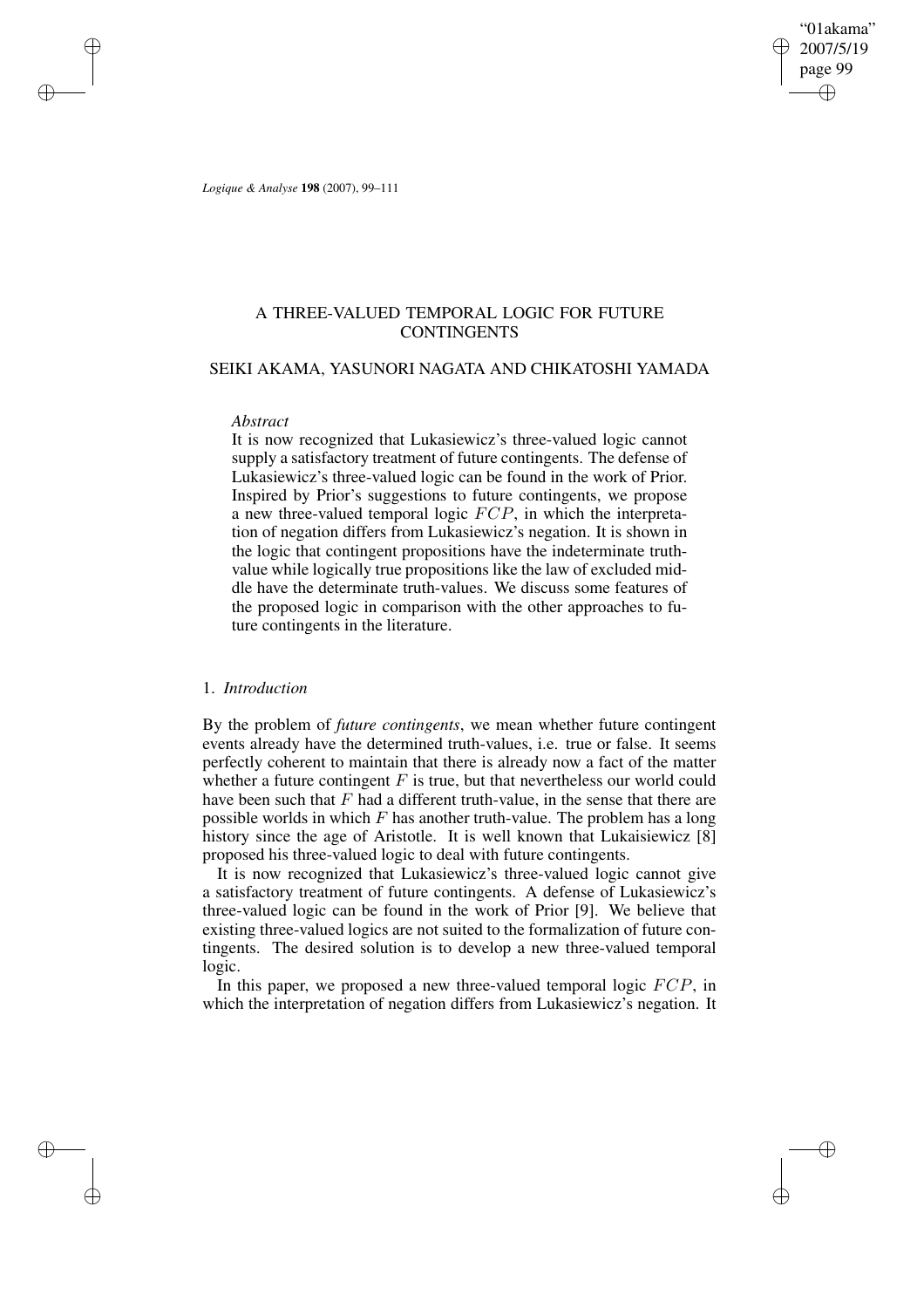## "01akama" 2007/5/19 page 100 ✐ ✐

✐

✐

#### 100 SEIKI AKAMA, YASUNORI NAGATA AND CHIKATOSHI YAMADA

is shown in the logic that contingent propositions have the indeterminate truth-value while logically true propositions like the law of excluded middle have the determinate truth-values.

The structure of this paper is as follows. In section 2, we discuss the problem of future contingents of Aristotle and gives the exposition of Lukasiewicz's solution by means of three-valued logic. In section 3, a three-valued temporal logic FCP is introduced. It is described as an alternative to Lukasiewicz's three-valued logic. We note some features of FCP. The completeness argument is given using a Kripke type semantics. Some philosophical discussions on future contingents are also presented. Section 4 concludes this paper with directions of future research.

### 2. *Future Contingents*

✐

✐

✐

✐

There are many propositions to refer to future contingents. As is well known, future contingents raise many philosophical problems. Aristotle [3] already noted in *De Interpretatione IX*, that only propositions about the future which are either necessarily true, or necessarily false, or something determined have a determinate truth-value. In other words, Aristotle accepts the law of excluded middle, but rejects the principle of law of bivalence for future contingents. There are, however, in fact different interpretations of Aristotle's *De Interpretatione*; see Anscombe [2].

Lukasiewicz [8] attempted to formalize Aristotle's idea by developing a *three-valued logic* in which the third truth-value reads "indeterminate". We know that Lukasiewicz presented the truth-value tables for negation, conjunction, disjunction and implication.

For example, consider (1):

### (1) I will go to Warsaw.

It seems correct to say that my going to Warsaw remains open. It is thus plausible to give (1) the third truth-value. Namely, we may be able to claim that future contingent propositions have no determinate truth-value. We thus think that the use of three-valued logic is promising.

Unfortunately, many philosophers(or logicians) believe that Lukasiewicz's three-valued logic is not successful as a formalization of future contingents. It produces some counterintuitive results.

Consider the following disjunctive future contingent proposition (2):

(2) Either I will go to Warsaw or I will play Chopin's first concerto.

Since both disjuncts are contingent, (2) receives an indeterminate truth-value according to Lukasiewicz's truth-value table. But the interpretation does not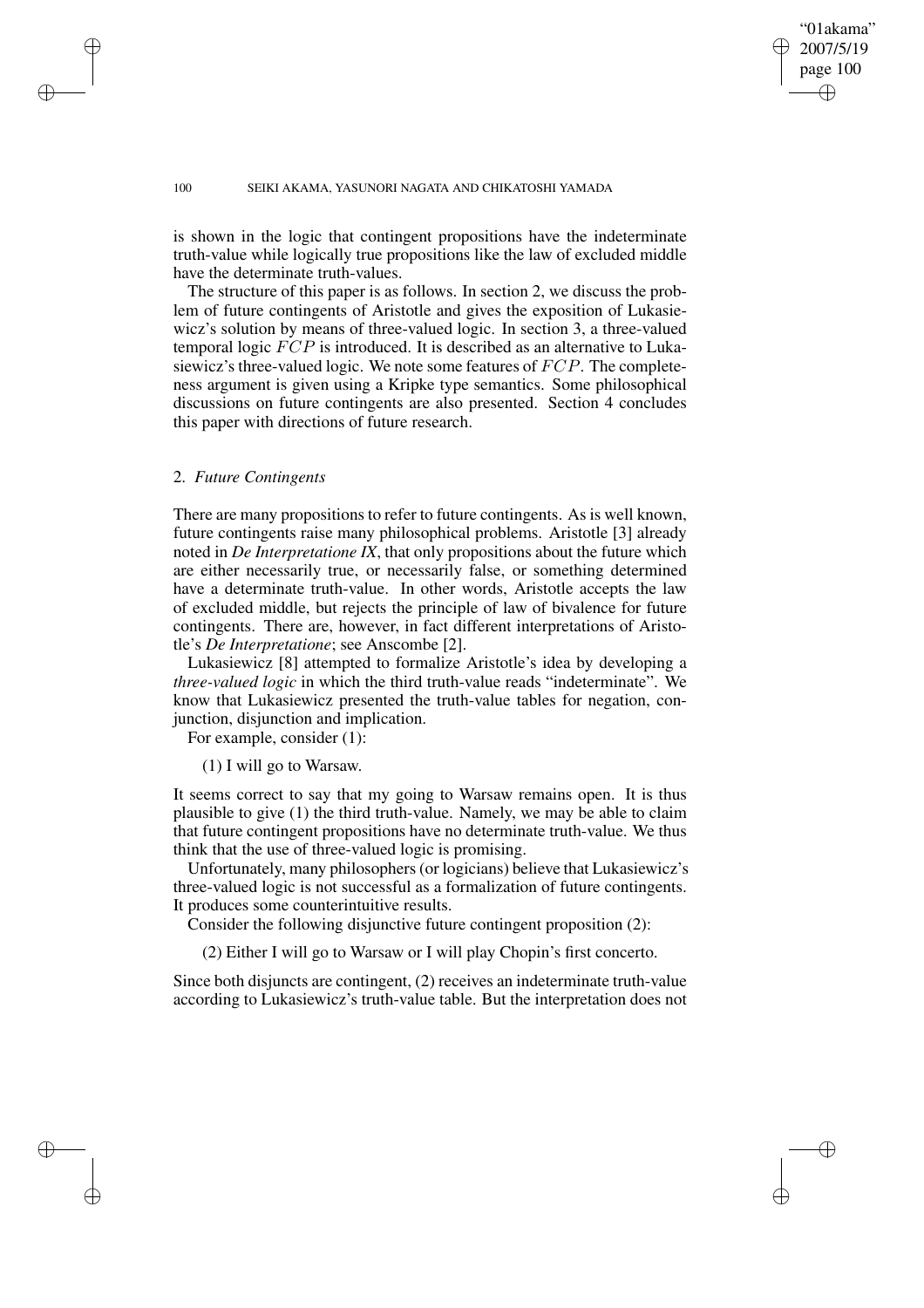work when we deal with the disjunctive proposition in which one disjunct is the negation of the other disjunct like  $(3)$ .

(3) Either I will go to Warsaw or I will not go to Warsaw.

How should we interpret (3)? Obviously, we should claim that (3) is definitely true.

If we rely on Lukasiewicz's three-valued logic, the truth-value of (3) is indeterminate, and the result is not intuitively justified. (3) is an instance of the so-called *law of excluded middle* of the form  $A \vee \neg A$ . A similar defect can be recognized in the treatment of the *law of non-contradiction* of the form  $\neg(A \land \neg A)$ . These two principles have the truth-value "indeterminate" according to Lukasiewicz's three-valued logic. The difficulty lies in the interpretation of disjunction (conjunction) with indeterminate disjuncts (conjuncts). In addition, Lukasiewicz's three-valued logic cannot formalize the above mentioned Aristotle's idea because Aristotle wants necessarily true propositions like  $A \lor \neg A, \neg(A \land \neg A)$  to have the determinate truth-value, namely "true". On these grounds, we are dissatisfied with Lukasiewicz's three-valued logic as the formal system for future contingents. The criticism of Lukasiewicz's three-valued logic is also found in Haack [7].

### 3. *Three-Valued Temporal Logic* FCP

✐

✐

✐

✐

To overcome the difficulties in Lukasiewicz's three-valued logical solution to the problem of future contingents consonant to Aristotle's writing, we need to develop a version of three-valued temporal logic. The desired feature to be considered here is to allow *truth-value gap* for future contingent propositions, but confirming necessarily true propositions. Technically speaking, there are two approaches to carry out the feature. One approach is to use three-valued semantics for temporal logic. This can be done by the so-called *supervaluation* of van Fraassen [6]. The dual of supervaluation, namely *subvaluation* is also a candidate for the required three-valued semantics.

The other approach is to revise the underlying three-valued logic. In other words, Lukasiewicz's logic is replaced by other logic. And the new threevalued logic can be properly extended to temporal logic. This paper explores the second approach.

What is a desired three-valued logic? Is it a new one? Or is it an old one? To sketch such a three-valued logic, we expect that the truth-value table agrees with the classical one when no truth-value gap arises. In addition, "indeterminate" truth-value can be intuitively interpreted by logical connectives.

"01akama" 2007/5/19 page 101

✐

✐

✐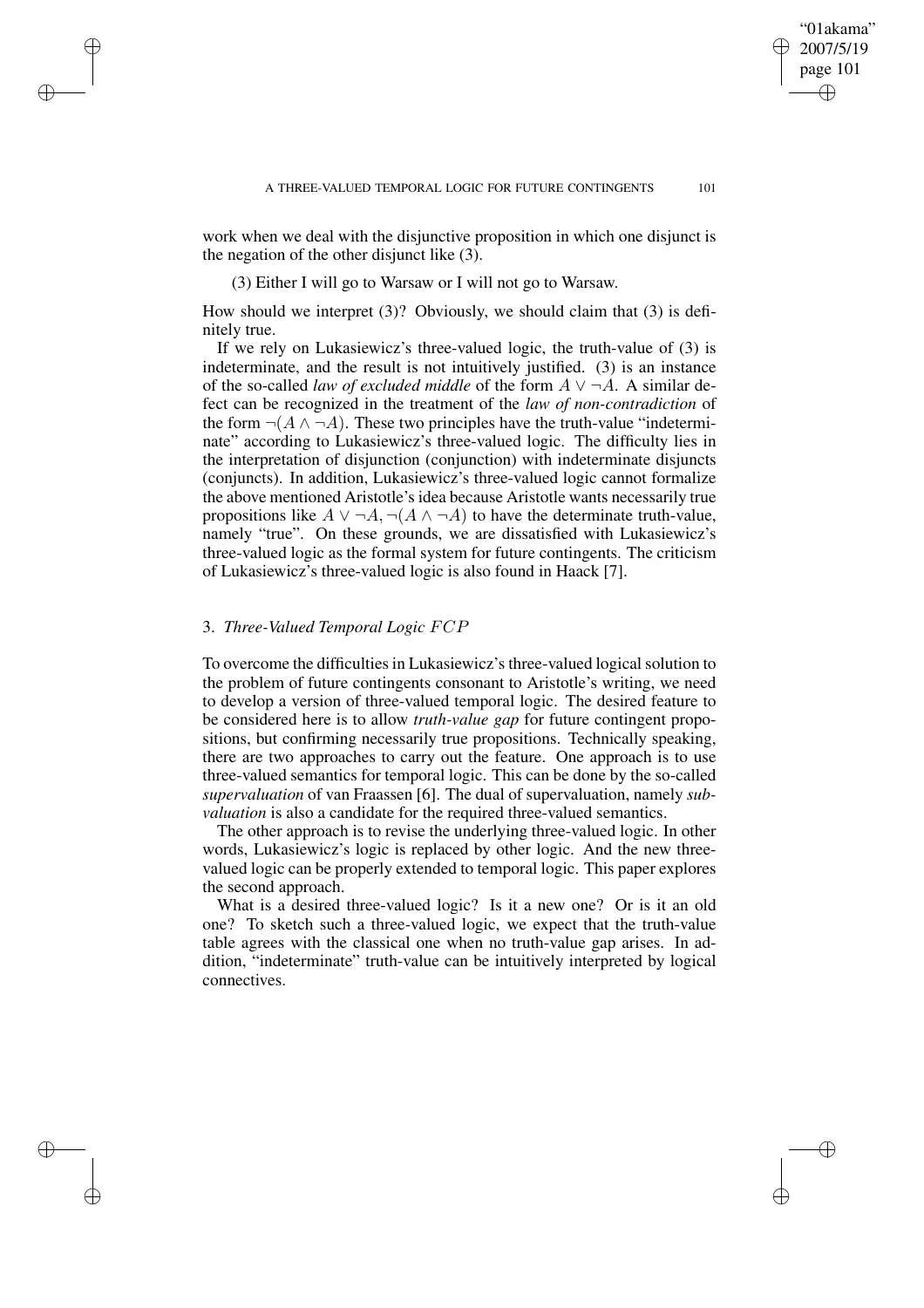✐

#### 102 SEIKI AKAMA, YASUNORI NAGATA AND CHIKATOSHI YAMADA

✐

✐

✐

✐

There are surely contingent propositions which receive the indeterminate truth-value. However, we have to accommodate logically necessary propositions which are true. Recall that Lukasiewicz's three-valued logic has the following truth-value tables:

| $\sim$           |                           |   |                  | u                         |  |  | $\boldsymbol{\mathit{u}}$ |  |
|------------------|---------------------------|---|------------------|---------------------------|--|--|---------------------------|--|
|                  |                           |   |                  | $\boldsymbol{\mathit{u}}$ |  |  |                           |  |
| $\boldsymbol{u}$ | $\boldsymbol{\mathit{u}}$ | u | $\boldsymbol{u}$ | $\boldsymbol{\mathit{u}}$ |  |  | $\boldsymbol{u}$          |  |
|                  |                           |   |                  |                           |  |  | $\boldsymbol{\mathit{u}}$ |  |

|                           | l, | $\boldsymbol{u}$          |                           |
|---------------------------|----|---------------------------|---------------------------|
| Т.                        | ľ, | $\boldsymbol{\mathit{u}}$ |                           |
| $\boldsymbol{\mathit{u}}$ | L  | T.                        | $\boldsymbol{\mathit{u}}$ |
|                           |    |                           |                           |

Here,  $t$  reads "true",  $f$  "false", and  $u$  "indeterminate", respectively.

For the entries of determinate truth-values, the above agree with the classical truth-value tables. We may have no objections to the truth-value tables for conjunction and disjunction. The gist of our revision is to change the truthvalue table for negation, which causes several difficulties mentioned above. There seem no reasons to justify Lukasiewicz's interpretation of negation. The alternative interpretation is:

| L                         |  |
|---------------------------|--|
| $\boldsymbol{\mathit{u}}$ |  |
|                           |  |

Here, we use  $\neg$  for the new negation connective. This new interpretation is inspired by Prior's passage ([9], p. 136):

Perhaps 'neither true nor false' is simply a possible way of describing the kind of falsehood which 'It will be that  $p$ ' has, in Peircean logic, when the matter is undecided.

According to Prior's remark, we could identify "neither true nor false" as a subcase of "false". From this, the negation of "indeterminate" evaluates as "true". The proposed interpretation can also be justified as follows. If  $A$  is indeterminate, then it is not true that  $A$ . This gives rise to a possibility that something related to  $A$  is true. Thus, one can equate something related to  $A$ to the negation of A, supporting the new truth-value table.

Those who are familiar with many-valued logic can recognize that the new negation ¬ is in fact the *external* negation due to Bochvar [4]. This does not amount to adopting other external connectives in our system. This is because the interpretation of other external connectives is hardly defended for our purposes.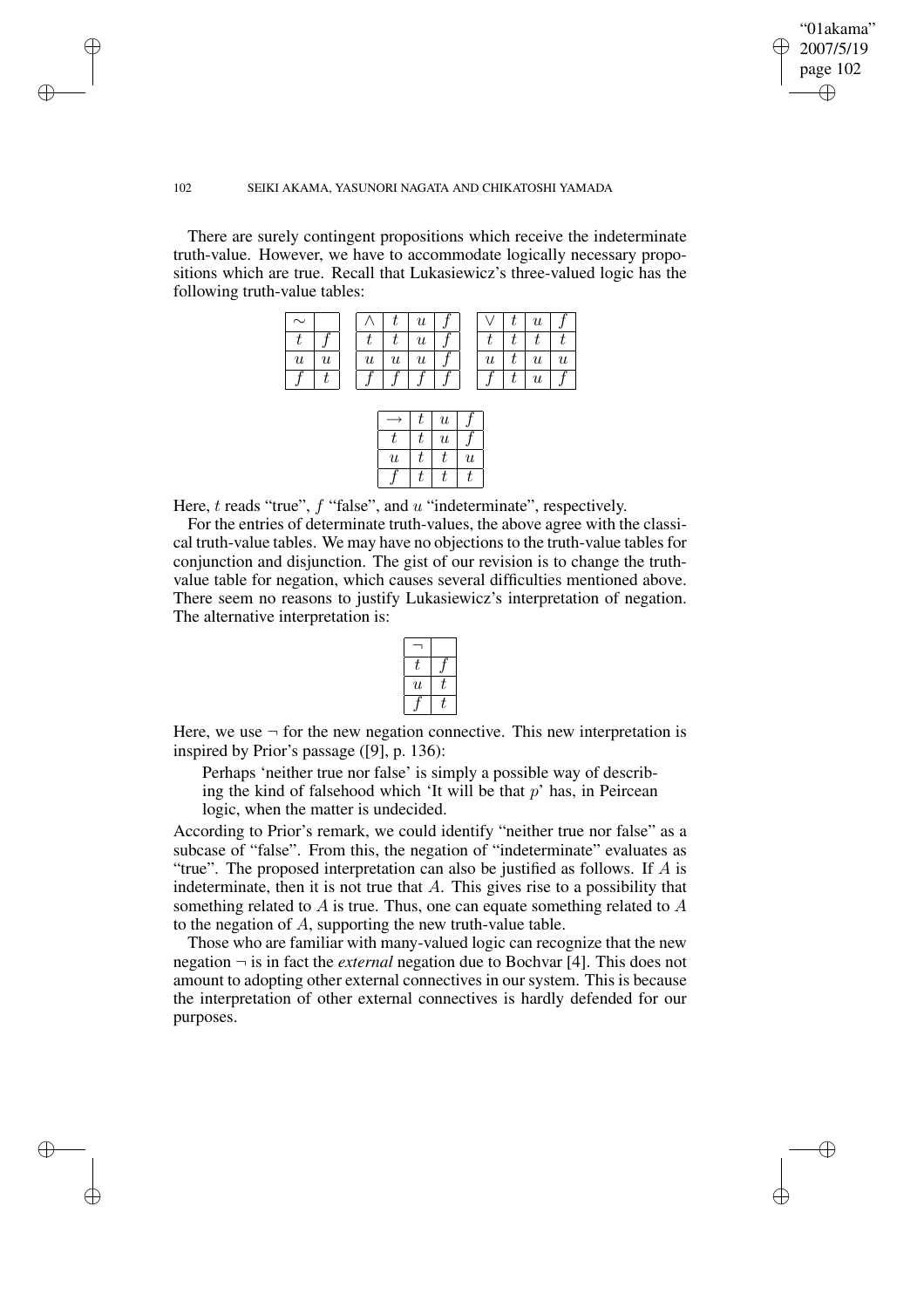✐

By our interpretation of "indeterminate", we should define the implication  $A \supset B$  as  $\neg(A \land \neg B)$ , which has the truth-value table different from Lukasiewicz's:

|                           | $\boldsymbol{\mathit{u}}$ |  |
|---------------------------|---------------------------|--|
|                           |                           |  |
| $\boldsymbol{\mathit{u}}$ |                           |  |
|                           |                           |  |

Now, we are ready to formulate a three-valued temporal logic FCP. The language of  $FCP$  contains logical symbols: negation, conjunction, disjunction and implication, and temporal operators: F (it will be the case) and P (it has been the case). We can introduce other two temporal operators by definition.

 $G =_{def} \neg F \neg$  (it will always be the case)

 $H =_{def} \neg P \neg$  (it has always been the case)

We can also define the equivalence  $\equiv$  as:

✐

✐

✐

✐

 $A \equiv B =_{\text{def}} (A \supset B) \wedge (B \supset A).$ 

The axiomatization of  $FCP$ , similar to that of the minimal temporal logic  $K_t$ , consists of axioms and rules of inference:

Three-Valued Temporal Logic FCP Axioms (A1) Axioms of Positive Classical Logic  $(A2)$   $(\neg B \supset \neg A) \supset (A \supset B)$  $(A3) G(A \supset B) \supset (GA \supset GB)$  $(A4)$  H $(A \supset B)$   $\supset$  (H $A \supset$  H $B$ )  $(A5) A \supset HFA$  $(A6) A \supset GPA$ Rules of Inference  $(R1) \vdash A, \vdash A \supset B \Rightarrow \vdash B$  $(R2) \vdash A \Rightarrow \vdash GA$  $(R3) \vdash A \Rightarrow \vdash \text{HA}$ 

Here,  $\vdash$  A reads "A is provable in FCP". (R1) is *modus ponens*, and (R2) and (R3) are a temporal version of *necessitation*. The notion of a proof is defined as usual.

Surprisingly,  $FCP$  has classical flavors. For example,  $A \supset A$  is true. We also note that  $A \supset B$  is equivalent to  $\neg B \supset \neg A$  or  $\neg A \vee B$ . This means that  $A \supset B$  is interpreted as material implication. De Morgan and double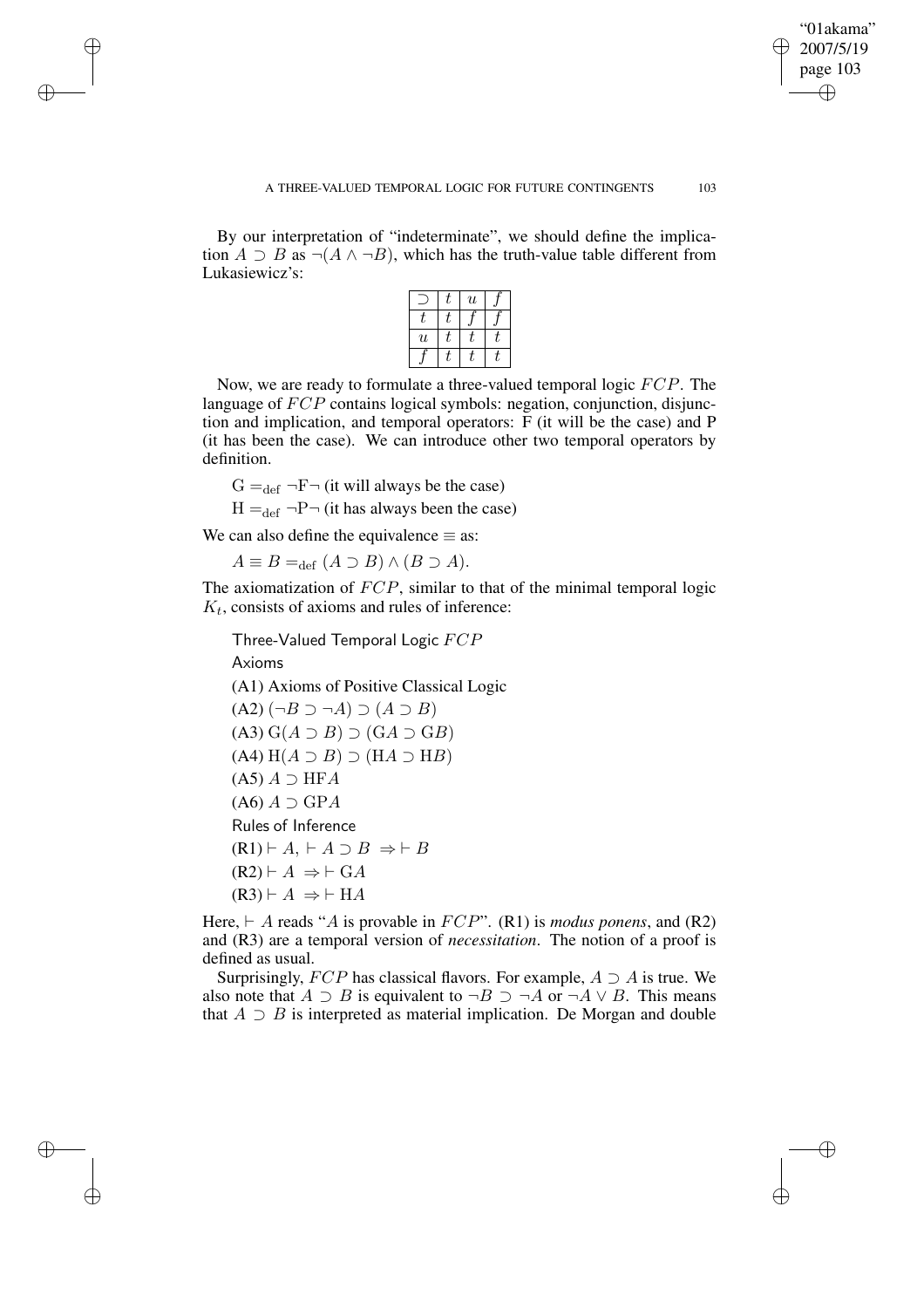✐

#### 104 SEIKI AKAMA, YASUNORI NAGATA AND CHIKATOSHI YAMADA

negation laws hold. These facts can be well-understood by the interpretation of "indeterminate" sentences as a possible description of false sentences. This enables us to improve Lukasiewicz's approach. In FCP. we express (3) for (4).

(4)  $FA \vee F\neg A$ 

✐

✐

✐

✐

which is equivalent to:

(5)  $F(A \vee \neg A)$ 

Even if A is indeterminate, we wish (5) to be true because  $A \vee \neg A$  is a logical truth. In fact, this is possible in FCP as the semantics below shows.

We are now in a position to describe a Kripke type semantics for FCP. A *FCP-model* is a triple  $\langle T, \leq, V \rangle$ , where T is a set of time points,  $\leq$  is a binary relation on T, and V is a partial valuation function:  $FOR \times T \rightarrow \{t, f\}.$ Here, FOR is a set of formulas.  $V(A, w) = t$  reads "A is true at  $w \in T$ " and  $V(A, w) = f "A$  is false at  $w \in T"$ , respectively. If neither  $V(A, w) = t$ nor  $V(A, w) = f, V(A, w) = u$ , where u is "indeterminate". The valuation function V is extended for other connectives as follows:

 $V(\neg A, w) = t$  iff  $V(A, w) \neq t$  $V(\neg A, w) = f$  iff  $V(A, w) = t$  $V(A \wedge B, w) = t$  iff  $V(A, w) = V(B, w) = t$  $V(A \wedge B, w) = f$  iff  $V(A, w) = f$  or  $V(B, w) = f$  $V(A \vee B, w) = t$  iff  $V(A, w) = t$  or  $V(B, w) = t$  $V(A \vee B, w) = f$  iff  $V(A, w) = V(B, w) = f$  $V(FA, w) = t$  iff  $\exists v (w \leq v \text{ and } V(A, v) = t)$  $V(FA, w) = f$  iff  $\forall v (w \leq v \text{ imply } V(A, v) = f)$  $V(FA, w) = u$  iff  $\forall v (w \leq v$  imply  $V(A, v) = u$ )  $V(PA, w) = t$  iff  $\exists v (v \leq w \text{ and } V(A, v) = t)$  $V(PA, w) = f$  iff  $\forall v (v \leq w \text{ imply } V(A, v) = f)$  $V(PA, w) = u$  iff  $\forall v (v \leq w \text{ imply } V(A, v) = u)$ 

A formula A is *valid*, written  $\models A$ , iff for every  $FCP$ -model and for every time point  $w \in T$ ,  $V(A, w) = t$ .

By the tandem presentation of truth and falsity, conjunction and disjunction can be appropriately interpreted. For negation, the specification is trivial to simulate the truth-value table. Namely, negated sentences do not allow a truth-value gap. For temporal operators, we need to give three separate descriptions capable of interpreting future contingents. The proposed semantics can be viewed as a partial version of Kripke semantics for the classical minimal temporal logic  $K_t$ .

Below we give some technical results about FCP. First, the interpretations of G and H can be described by the duality of F and P.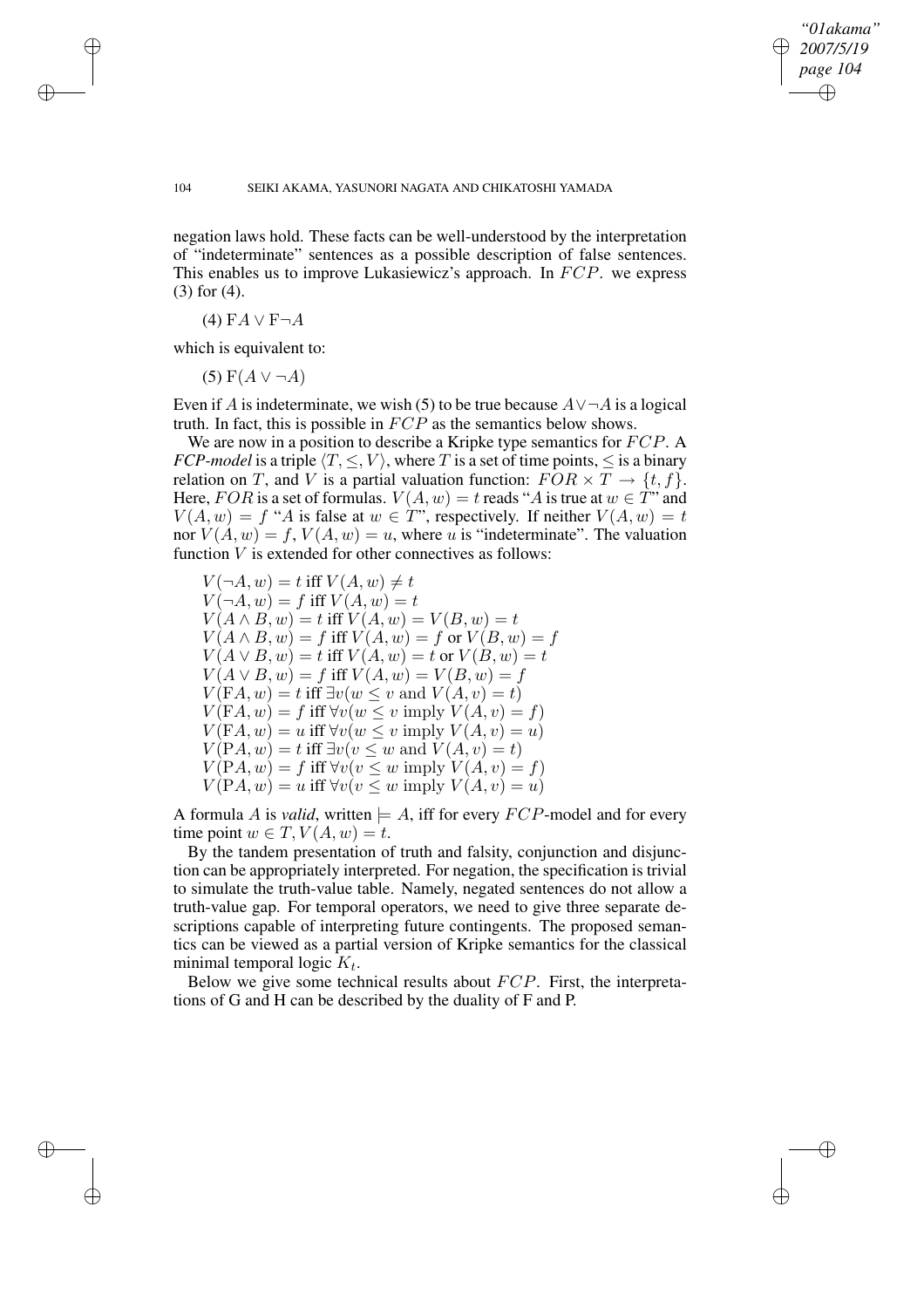*Theorem 1*:  $V(GA, w) = t$  iff  $\forall v (w \leq v \text{ imply } V(A, v) = t)$  $V(GA, w) = \hat{f}$  iff  $\exists v (w \leq v \text{ and } V(A, v) \neq t)$  $V(HA, w) = t$  iff  $\forall v (v \leq w \text{ imply } V(A, v) = t)$  $V(HA, w) = f$  iff  $\forall v (w \leq v \text{ and } V(A, v) \neq t)$ 

*Proof.* GA is equivalent to  $\neg$ F $\neg$ A, but  $\neg$ A is not indeterminate in any time point. Then, we have the following proofs by using the truth-value table for ¬:

$$
V(\neg F\neg A, w) = t
$$
 iff  $V(F\neg A, w) = f$   
iff  $\forall v(w \le v \text{ imply } V(\neg A, v) = f)$   
iff  $\forall v(w \le v \text{ imply } V(A, v) = t)$   

$$
V(\neg F\neg A, w) = f
$$
 iff  $V(F\neg A, w) = t$   
iff  $\exists v(w \le v \text{ and } V(\neg A, v) = t)$   
iff  $\exists v(w \le v \text{ and } V(A, v) \ne t)$ 

A similar justification is also available for H.

Theorem 1 reveals that indeterminacy can be found only for tensed sentences with H and P. Next, we show the soundness.

# *Theorem* 2:  $\vdash A \Rightarrow \models A$ .

✐

✐

✐

✐

*Proof.* This can be established by checking that all the axioms of  $FCP$  are valid and the rules of inference can preserve validity. It is easy to show that the theorems of classical propositional logic are also theorems of FCP. It thus suffices to consider the axioms  $(A3)$ – $(A6)$ . Because  $(A3)$  and  $(A4)$  $((A5)$  and  $(A6)$ ) are similarly proved to be valid. We take up the proofs of  $(A5)$  and  $(A6)$ .

Assume that  $G(A \supset B) \supset (GA \supset GB)$  is not valid. Then, there is a time point w such that  $V(G(A \supset B) \supset (GA \supset GB), w) \neq t$ . This is equivalent to the following:

iff  $V(\neg(G(A \supset B) \wedge \neg(GA \supset GB)), w) \neq t$ iff  $V(G(A \supset B) \wedge \neg(GA \supset GB), w) = t$ iff  $V(G(A \supset B), w) = t$  and  $V(\neg(GA \supset GB), w) = t$ 

From the first conjunct of the last clause, we have:

$$
V(G(A \supset B), w) = t \quad \text{iff} \quad \forall v(w \le v \text{ imply } V(A \supset B, v) = t)
$$
\n
$$
\text{iff} \quad \forall v(w \le v \text{ imply } V(\neg(A \land \neg B), v) = t)
$$
\n
$$
\text{iff} \quad \forall v(w \le v \text{ imply } V(A \land \neg B, v) \ne t)
$$
\n
$$
\text{iff} \quad \forall v(w \le v \text{ imply } (V(A, v) \ne t)
$$
\n
$$
\text{or } V(\neg B, v) \ne t)
$$
\n
$$
\text{iff} \quad \forall v(w \le v \text{ imply } (V(A, v) \ne t)
$$
\n
$$
\text{iff} \quad \forall v(w \le v \text{ imply } (V(A, v) \ne t)
$$
\n
$$
\text{or } V(B, v) = t)
$$

"01akama" 2007/5/19 page 105

✐

✐

✐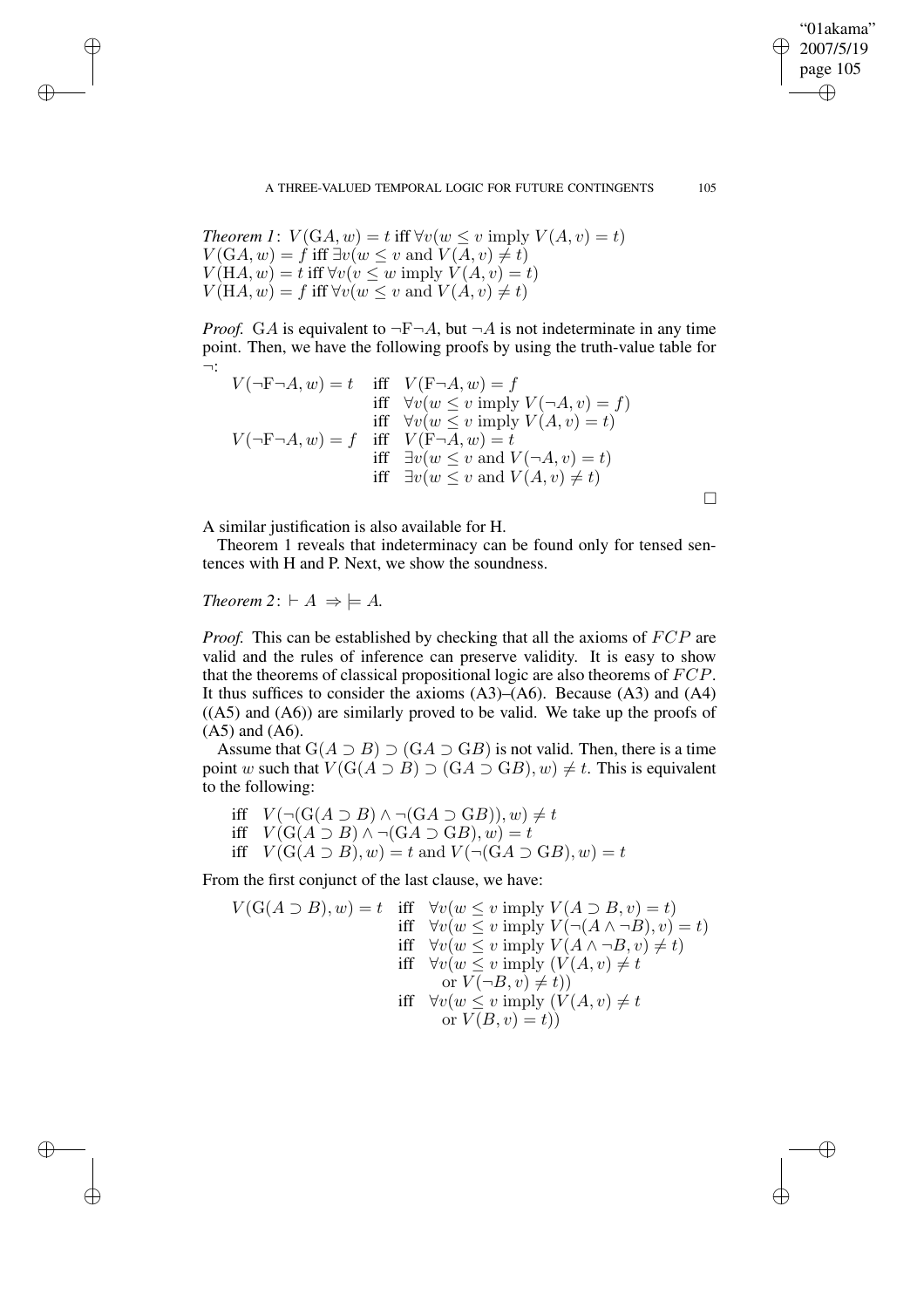✐

#### 106 SEIKI AKAMA, YASUNORI NAGATA AND CHIKATOSHI YAMADA

From the second conjunct of the last clause, we have:

$$
V(\neg(GA \supset GB), w) = t \quad \text{iff} \quad V(GA \supset GB, w) \neq t
$$
\n
$$
\text{iff} \quad V(\neg(GA \land \neg GB), w) \neq t
$$
\n
$$
\text{iff} \quad V(GA \land \neg GB, w) = t
$$
\n
$$
\text{iff} \quad V(GA, w) = t \text{ and } V(\neg GB, w) = t)
$$
\n
$$
\text{iff} \quad \forall v(w \leq v \text{ imply } V(A, v) = t)
$$
\n
$$
\text{and } V(GB, w) \neq t
$$
\n
$$
\text{iff} \quad \forall v(w \leq v \text{ imply } V(A, v) = t)
$$
\n
$$
\text{and } \exists v(w \leq v \text{ and } V(B, v) \neq t)
$$

From these, it is shown that we have no V and w such that  $V(G(A \supset B) \supset$  $(GA \supset GB), w) \neq t$ . This means that (A3) is valid.

Next, we deal with (A5). Assume that  $A \supset \text{HFA}$  is not valid. Then, there is a time point such that  $V(A \supset \text{HFA}, w) \neq t$ . This is equivalent to the following:

$$
V(A \supset \text{HFA}, w) \neq t \quad \text{iff} \quad V(\neg(A \land \neg \text{HFA}), w) \neq t
$$
\n
$$
\text{iff} \quad V(A \land \neg \text{HFA}, w) = t
$$
\n
$$
\text{iff} \quad V(A, w) = t \text{ and } V(\neg \text{HFA}, w) = t
$$
\n
$$
\text{iff} \quad V(A, w) = t \text{ and } V(\text{HFA}, w) \neq t
$$
\n
$$
\text{iff} \quad V(A, w) = t \text{ and } \exists v(v \leq w \text{ and } V(\text{FA}, v) \neq t)
$$
\n
$$
\text{iff} \quad V(A, w) = t \text{ and } \exists v(v \leq w \text{ and } V(u(v \leq u \text{ imply } V(A, u) \neq t))
$$

Here, assuming  $u = w$  implies contradiction. This means that (A5) is valid.  $\Box$ 

The next theorem shows that  $FCP$  is a three-valued extension of  $K_t$ .

*Theorem 3*: For future non-contingent (determinate) sentences A*,*  $\models_{K_t} A$  iff  $\models A$ .

Here,  $\models_{K_t}$  denotes standard  $K_t$  validity.

*Proof.* Since non-contingent sentences are interpreted as two-valued, FCPmodel is shown to be equivalent to a Kripke model for  $K_t$ . Then, the stated proposition follows.

Now, we turn to a completeness proof of FCP. Here, we need some notions. We say that a set of formulas  $\Delta$  is *inconsistent* iff there are  $A_1, ..., A_n$ in  $\Delta$  such that  $\vdash \neg(A_1 \land ... \land A_n)$ .  $\Delta$  is *consistent* iff it is not inconsistent. Γ is FCP*-maximal* iff A ∈ Γ or ¬A ∈ Γ for some A and Γ is a subset of maximal set  $\Delta$ . FCP-maximal consistent set Γ is like standard maximal consistent set, in which neither  $A \in \Gamma$  nor  $\neg A \in \Gamma$ , but maximality can be

✐

✐

✐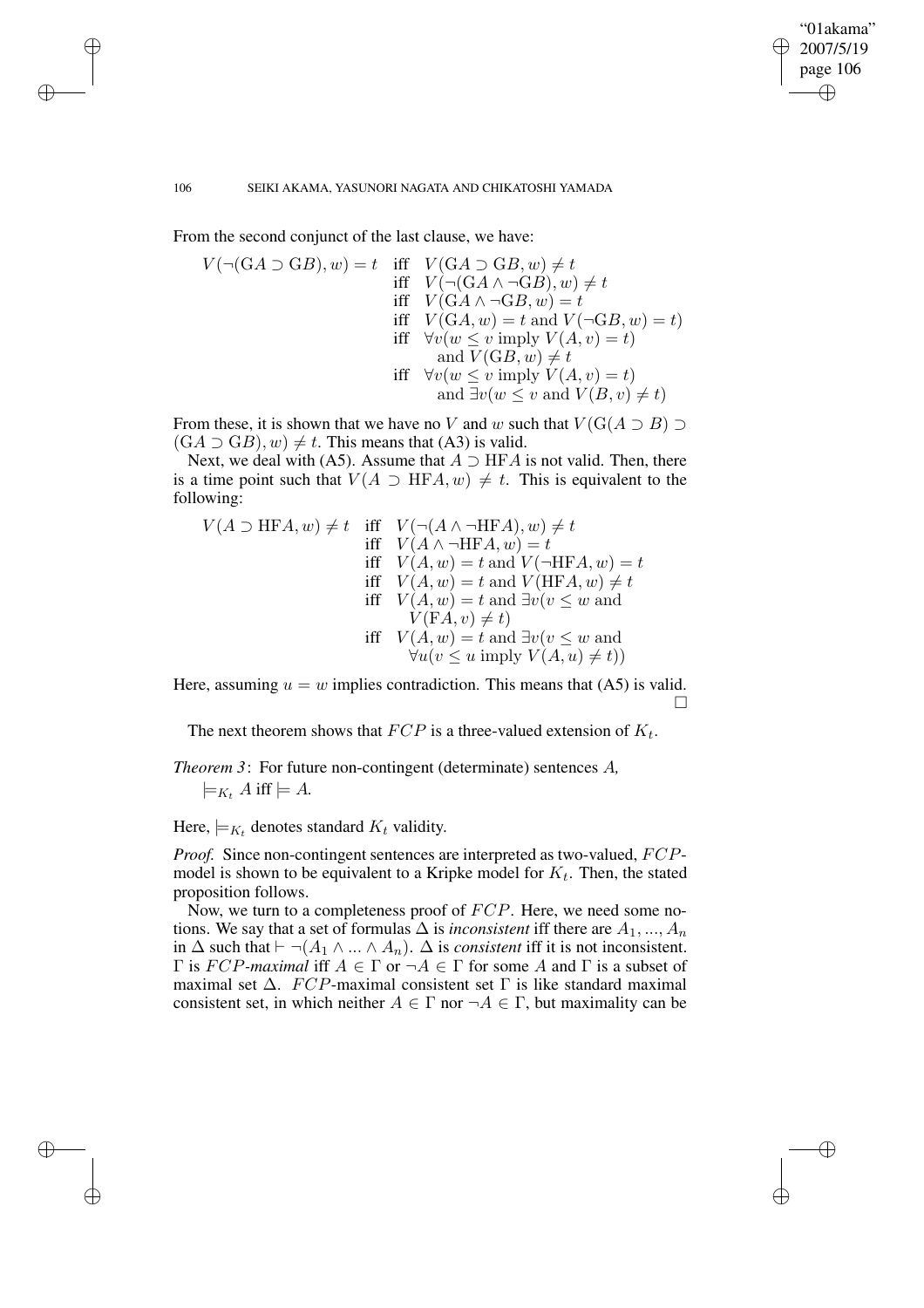✐

emulated by possible extensions. We know that a consistent set of formulas can be expanded to a maximal consistent set of formulas. This means that we can construct a FCP-maximal consistent set of formulas from a maximal consistent set of formulas.

*Lemma* 4: Let  $\Gamma$  be a  $FCP$ -maximal consistent set of formulas and  $\Delta$  be a maximal consistent set extending Γ*.* Then, we have:

(1) if  $\vdash$  A, then  $A \in \Gamma$ .

✐

✐

✐

✐

- $(2) \neg A \in \Gamma$  iff  $A \notin \Delta$ *.*
- (3)  $A \wedge B \in \Gamma$  iff  $A \in \Gamma$  and  $B \in \Gamma$ .
- (4)  $A \lor B \in \Gamma$  iff  $A \in \Gamma$  or  $B \in \Gamma$ .
- (5) if  $A \in \Gamma$  and  $A \supset B \in \Gamma$ , then  $B \in \Gamma$ .

*Proof.* (1), (3), (4), (5) are trivial. For (2): Suppose  $\neg A \in \Gamma$ . This implies  $\neg A \in \Delta$ . Since  $\Delta$  is  $FCP$ -maximal, we have  $\overline{A} \notin \Delta$ . Next, assume  $A \notin \Delta$ . Because  $A \in \Delta$  or  $\neg A \in \Delta$ , we have  $\neg A \in \Delta$ . This means that there is a  $\Gamma \subset \Delta$  such that  $\neg A \in \Delta$ .

Now, we define a *canonical FCP-model*  $\mathcal{M}^c = (T^c, \leq^c, V^c)$  as follows:

- (1)  $T^c$  is a  $FCP$ -maximal consistent set.
- (2)  $w \leq^c v$  iff  $\{A \mid \mathbf{F}A \in w\} \subseteq v$  iff  $\{A \mid \mathbf{P}A \in v\} \subseteq w$ .
- (3)  $V^{c}(A, w) = t$  iff  $A \in w$ ,  $V^{c}(A, w) = f$  iff  $\neg A \in w$ ,  $V^{c}(A, w) = u$  otherwise.

Here,  $w$  is a member of  $T$ . It is shown that  $M$  is a  $FCP$ -model. We are now ready to present the fundamental theorem to prove completeness.  $\Box$ 

*Theorem 5*: For any formula A and FCP-maximal consistent set w*,*  $V^c(A, w) = t$  iff  $A \in w$ .  $V^{c}(A, w) = f$  iff  $\neg A \in w$ .

*Proof.* The theorem is proved by induction on A. (-):  $V^c(\neg A, w) = t$  iff  $V^c(A, w) \neq t$ iff  $A \notin w$  (IH) iff  $\neg A \in w$  (Lemma 4(2))  $V^c(\neg A, w) = f$  iff  $V^c(A, w) = t$ iff  $A \in w$  (IH) iff  $\neg\neg A \in w$  (double negation)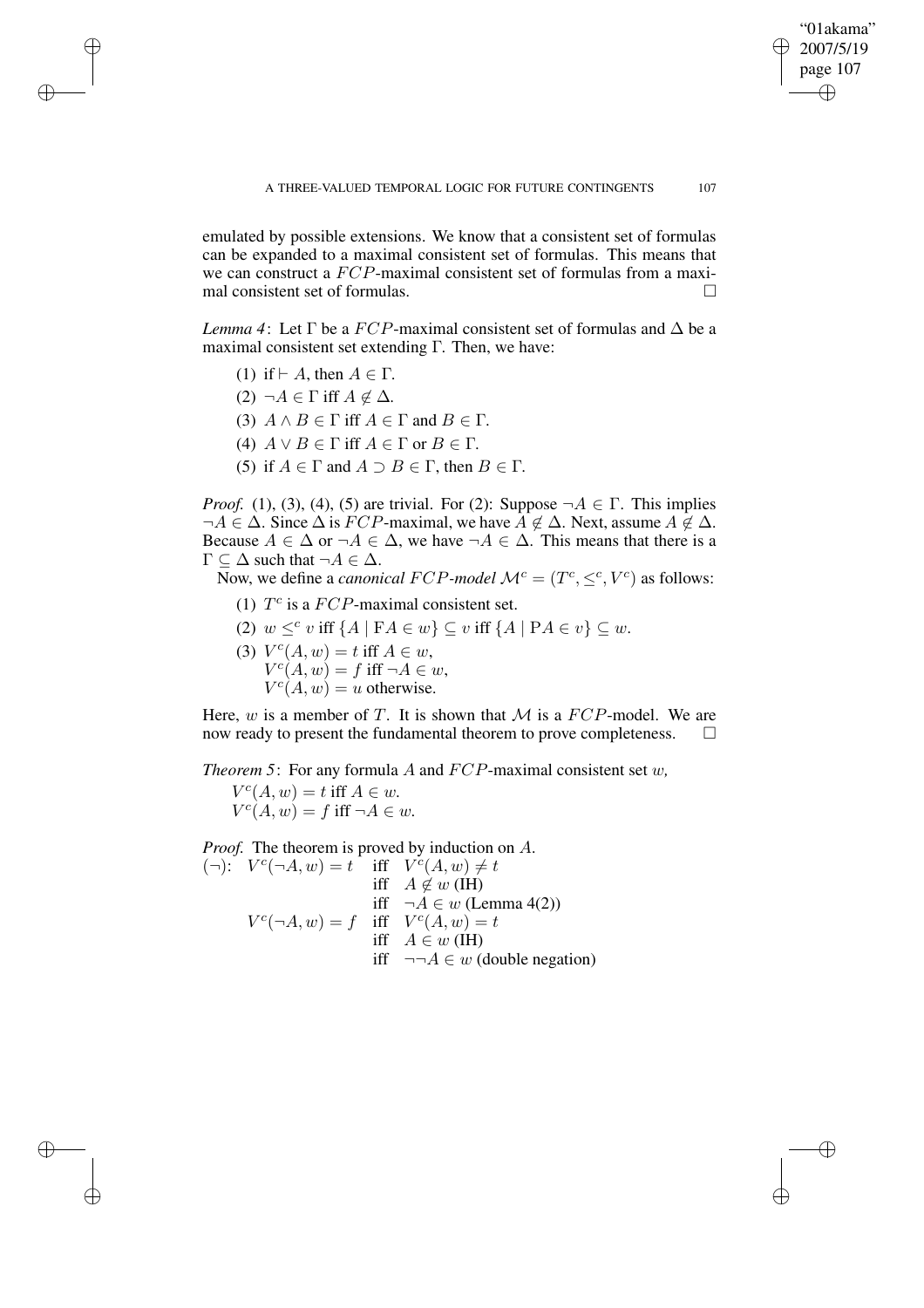✐

108 SEIKI AKAMA, YASUNORI NAGATA AND CHIKATOSHI YAMADA

\n- (A): 
$$
V^c(A \wedge B, w) = t
$$
 iff  $V^c(A, w) = V^c(B, w) = t$  iff  $A \in w$  and  $B \in w$  (IH)
\n- (A)  $\wedge B, w = f$  iff  $V^c(A, w) = f$  or  $V^c(B, w) = f$  iff  $\neg A \in w$  or  $\neg B \in w$  (IH)
\n- (F):  $V^c(\mathbf{F}A, w) = t$  iff  $\exists v \{A \mid \mathbf{F}A \in w\}$  or  $\neg B \in w$  (double negation)
\n- (F):  $V^c(\mathbf{F}A, w) = t$  iff  $\exists v \{A \mid \mathbf{F}A \in w\} \subseteq v$  and  $V^c(A, v) = t$ ) iff  $\exists v \{A \mid \mathbf{F}A \in w\} \subseteq v$  and  $A \in v$  (IH)
\n- (F):  $V^c(\mathbf{F}A, w) = t$  iff  $\exists v \{A \mid \mathbf{F}A \in w\} \subseteq v$  imply  $V^c(A, v) = f$ ) iff  $\forall v \{A \mid \mathbf{F}A \in w\} \subseteq v$  imply  $\neg A \in v$  (IH)
\n- (Lemma 4(2))
\n- (Iemma 4(2))
\n- (Iemma 4(2))
\n- (Iemma 4(2))
\n- (Iemma 4(2))
\n- (Iemma 4(2))
\n- (Iemma 4(2))
\n- (Iemma 4(2))
\n- (Iemma 4(2))
\n- (Iemma 4(2))
\n- (Iemma 4(2))
\n- (Iemma 4(2))
\n- (Iemma 4(2))
\n- (Iemma 4(2))
\n- (Iemma 4(2))
\n- (Iemma 4(2))
\n- (Iemma 4(2))
\n- (I

As a consequence, we can reach the completeness.

*Theorem* 6: (completeness)  $\vdash$  *A* iff  $\models$  *A*.

Some people assume that temporal ordering be transitive in  $K_t$ . Such an extension of  $FCP$ , denoted  $FCP4$  requires additional two axioms.

 $(A7) GA ⊇ GGA$  $(A8) HA \supset HHA$ 

A Kripke semantics needs the restriction that  $\leq$  be transitive. And the completeness proof of FCP4 presents no difficulty.

## 4. *Conclusions*

✐

✐

We proposed a new three-valued temporal logic  $FCP$  to solve the problem of future contingents. The gist of the development of our system is to

✐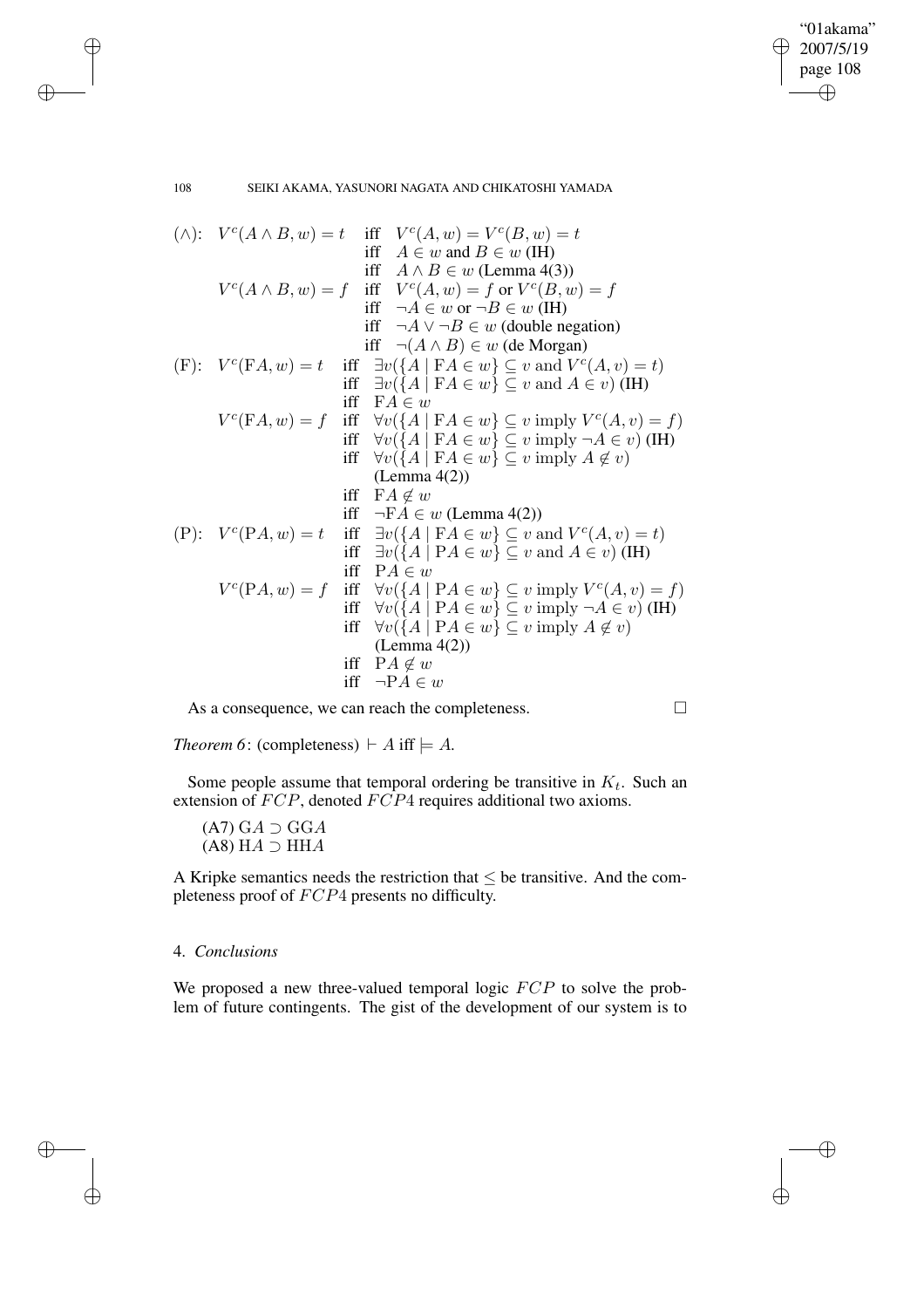allow a truth-value gap for future contingents, while necessarily true propositions can be interpreted to be true. To achieve the requirement, we mix Lukasiewicz's three-valued logic with Bochvar's external negation. In this sense, our three-valued temporal logic is novel. As far as we know, this kind of temporal (also three-valued) logic was not investigated in the literature. The axiomatization and semantics of  $FCP$  is also given with a completeness argument.

✐

✐

✐

✐

A similar, but slightly different, three-valued modal system Q was also proposed by Prior [9]; also see Bull [5] and Akama and Nagata [1]. The starting point of Q is to develop a "correct" modal logic and its temporal variant  $Q_t$  can also be formalized. However,  $Q_t$  seems inadequate as a logic for future contingents for not supporting the law of excluded middle.

Now, we must give philosophical remarks on Aristotle's interpretations of future contingents. There are at least two different interpretations. The "standard" interpretation says that Aristotle rejects "necessarily  $(A \text{ or } \neg A)$ ". Then, future contingents need not have a truth-value, namely they allow the truth-value gap. Thus, the so-called *determinism* does not follow.

The standard interpretation is dominant and was formalized by Lukasiewicz. However, even for the standard interpretation, there are several options. In other words, we can reject the law of bivalence or the law of the excluded middle, or both.

On the other hand, the "non-standard" interpretation states that Aristotle denies "necessarily A or necessarily  $\neg A$ " (cf. [2]). This focuses on necessity of a proposition rather than its truth-value. The formalization of future contingents based on the non-standard interpretation has some interest.

Finally, we list further problems to be worked out. First, we must address the following important philosophical problem. According to the truth-value table for implication given in section 3, the sentence (6) will have to receive the value  $t$ .

(6) If I will go to Warsaw, then I will eat spaghetti.

This is because both its antecedent and its consequent receive the value  $u$ (since they are "atomic" future contingents). And of course this phenomenon generalizes. But this seems counterintuitive, and hard to reconcile with Aristotle's theory of future contingents. Note that the supervaluation theory does not have this problem: this appears to be an advantage of the supervaluational approach.

However, we still regard our theory of future contingents philosophically interesting in the light of this problem. In other words, we are not disappointed with the problem. There are two reasons. One reason is that we rely on Prior's interpretation of the truth-value  $u$ . Motivated by Prior's passage quoted above,  $u$  can be interpreted as a possible way to describe the kind of the truth-value f. In addition, the use of new negation  $\neg$  enables us to

"01akama" 2007/5/19 page 109

✐

✐

✐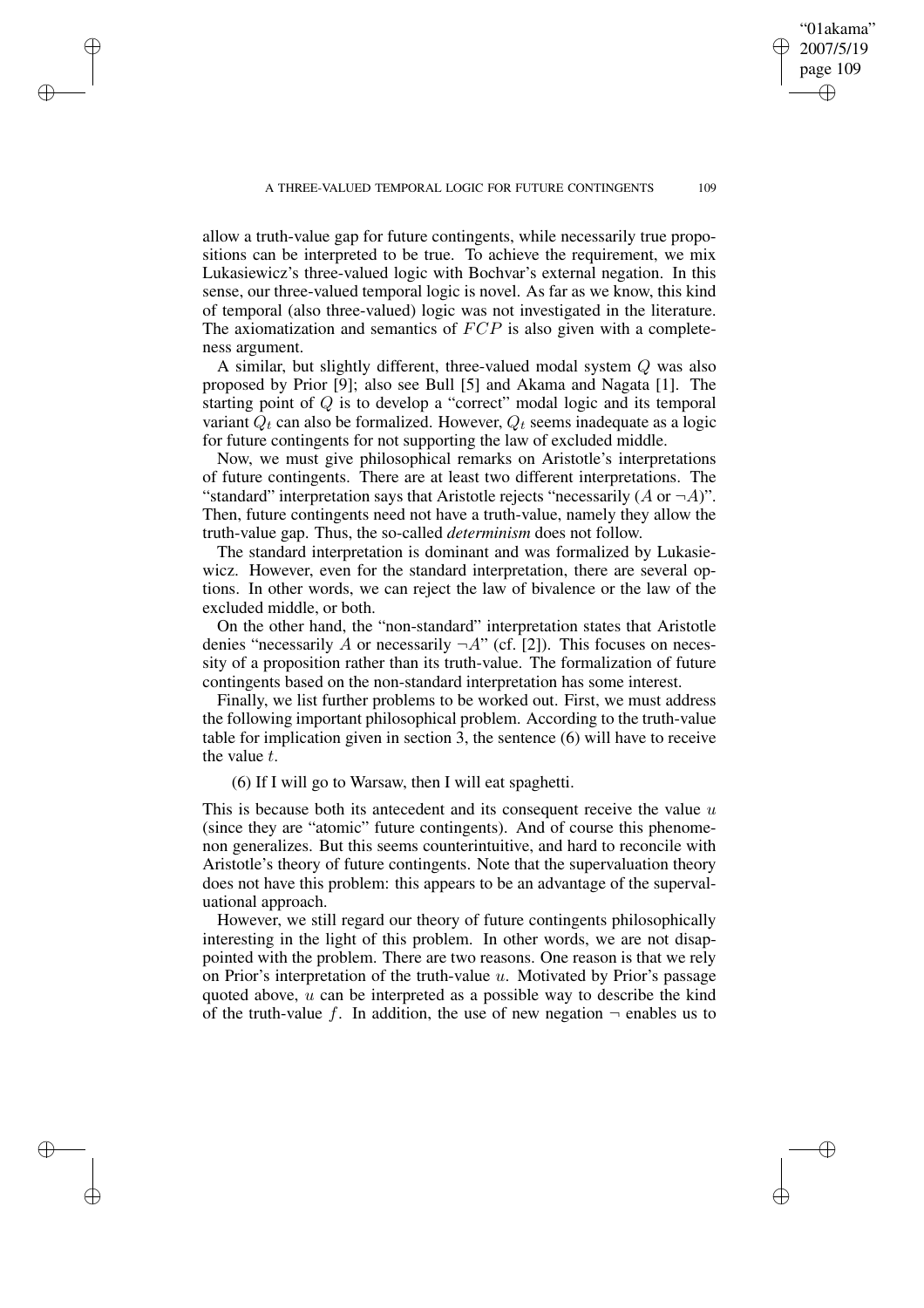✐

#### 110 SEIKI AKAMA, YASUNORI NAGATA AND CHIKATOSHI YAMADA

✐

✐

✐

✐

claim that the negation of indeterminate proposition receives the truth-value t. Because our implication  $A \supset B$  is defined as  $\neg(A \land \neg B)$ , it follows that  $FA \supset FB$  for future contingents A, B, which is a logical form of (6), receives the truth-value  $t$ . The feature in our system is technical, and the difficulty could be logically overcome by incorporating the supervaluational method.

The other reason is philosophical. In fact, the truth-value of the future contingent FA seems to rely on some adequate metaphysical grounds for the truth condition of  $A$ . So we believe that  $(6)$  cannot be simply expressed as  $FA \supset FB$ . It is here necessary to consider some philosophical grounds like *causality* holding between A and B. Based on these two reasons, the philosophical problem above does not seem to decrease the philosophical significance of our proposal. However, at the present time, we do not know how to fully solve the problem in our system.

Now to other further topics. From philosophical and formal point of view, a quantificational extension of FCP should be considered. However, the presence of quantifiers appears to raise serious defects with completeness.

Our approach should be compared with other approaches like supervaluational and subvaluational ones to motivate  $FCP$ ; see van Fraassen [6]. These approaches can revise not a logic but a semantics to accommodate truth-value gaps (or truth-value gluts). It is, however, true that such semantical techniques enable us to non-bivalent logic while classical laws are preserved. We also notice that *Peircean branching time temporal logic* has some connections with our logic; see Prior [9]. According to Peirce, future contingents have no definite truth-values. Based on his idea, Prior developed a branching time temporal logic with "will necessarily eventually be" temporal operator allowing future contingents. But the logic must assume the particular time structure, i.e. *branching time*.

## ACKNOWLEDGEMENTS

We would like to thank the anonymous referee for suggesting some improvements of the previous drafts. In particular, he pointed out the important philosophical problem of our approach discussed in section 4.

> Akama: 1-20-1 Higashi-Yurigaoka Asao-ku Kawasaki-shi 215-0012, Japan. E-mail: sub-akama@jcom.home.ne.jp